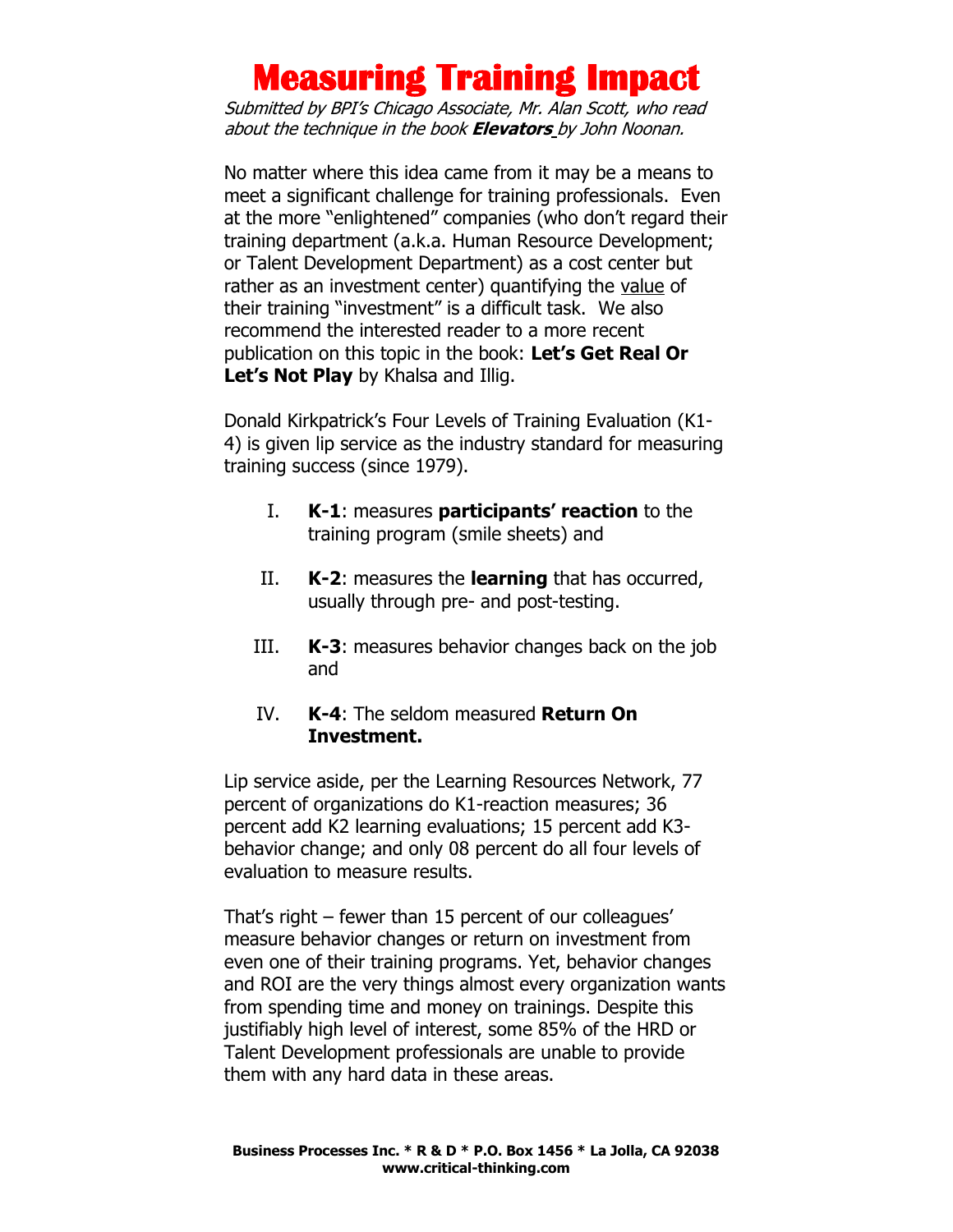Why not? I propose that:

- 1. It's hard to do and
- 2. HRD and Talent Development have zero formal incentive for measuring K3 or K4 results.

"One of the key challenges is quantifying soft data. For instance, how do you put a numerical measure on a new process's ease of use? How do you measure changes in attitude? Work habit? Effectiveness of communication?

"While no system is perfect, some new tools have been developed to help us get around these obstacles. To remove the guesswork, we wanted to find a method for evaluating K3 and K4 using known data. We recently discovered a tool that uses participant salary and benefits costs to show one type of training impact. This information, which most training organizations have or can easily obtain, is combined with a self-assessment by the training participant, the person most familiar with their work situation.

### **Self-Assessment Of Training Results –only 3 questions!**

This self-assessment method for Kirkpatrick Levels is reported to have been validated per the Noonan book. This method may be used to estimate training effects on the work behavior of participants K3 and begin to quantify K4 organizational impact.

The following is an example of the type of questions that may be used for self-assessment. These questions were written for our one-day **[Systematic Project Management](http://www.critical-thinking.com/workshops/systematic-project-management)** workshop. Modify these for your own workshops.

**[T]** What percent of your total working time will you spend on tasks that require the skills or knowledge of the **Systematic Project Management** workshop? (circle one) 0 5 10 15 20 25 30 35 40 45 50 55 60 65 70 75 80 85 90 95 100%

**[P1]** Rate your productivity **before** the **Systematic Project Management** workshop on job tasks that require the skills and knowledge of this course. (circle one) 0 5 10 15 20 25 30 35 40 45 50 55 60 65 70 75 80 85 90 95 100%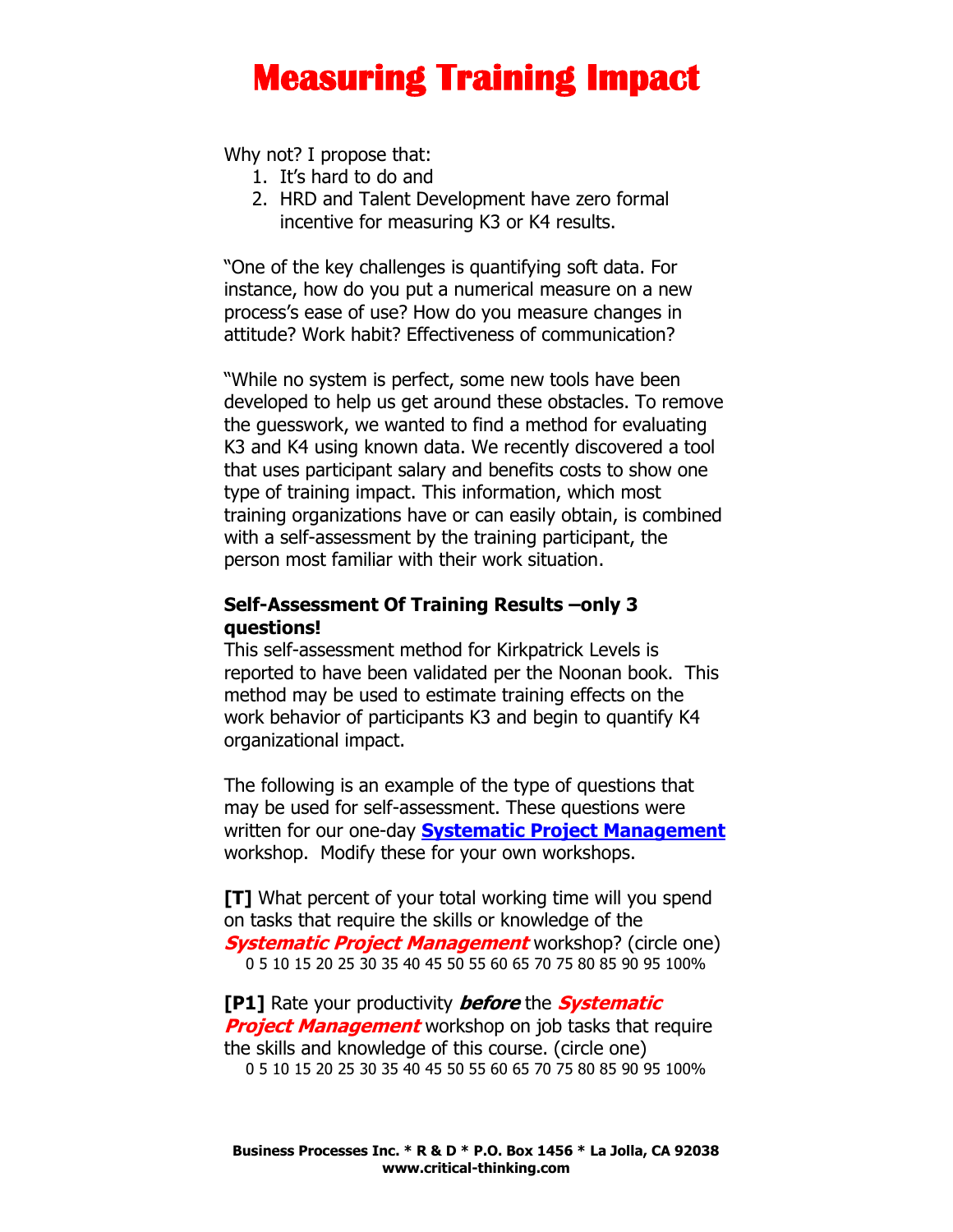**[P2]** Rate your productivity **after** the **Systematic Project Management** workshop on job tasks that require the skills and knowledge of this course. (circle one)

0 5 10 15 20 25 30 35 40 45 50 55 60 65 70 75 80 85 90 95 100%

Once these percentages have been determined, we can plug them into the following impact formula:

### Workshop impact formula:  $V^{1} = (S^*T) (P2-P1)$

To calculate V (value added per year) multiply S (Salary and benefits cost), by T (% of time devoted to workshop related tasks) by the difference in productivity for these tasks (P2 = Post-training productivity minus P1 = Pre-training productivity.)

1. The research validated 73% of the value calculated by the above formula. Therefore, multiply V by .73 to get a more accurate assessment.

Here is a sample calculation for a hypothetical team of four members who attended a job-related workshop. (**V** results should be multiplied by **.73**.)

|                 |                                   |           | P2                      | P1                       | ٧                   |
|-----------------|-----------------------------------|-----------|-------------------------|--------------------------|---------------------|
| Example<br>Team | Salary &<br>benefits <sup>*</sup> | Time<br>% | Productivity -<br>after | Productivity -<br>before | Value<br>Added / yr |
| Member 1.       | \$50,000                          | 10%       | 70%                     | 50%                      | \$1,000             |
| Member 2.       | \$50,000                          | 20%       | 85%                     | 60%                      | \$2,500             |
| Member 3.       | \$50,000                          | 35%       | 75%                     | 42%                      | \$5,775             |
| Member 4.       | \$62,5000                         | 15%       | 88%                     | 80%                      | \$750               |
|                 |                                   |           |                         | Total                    | \$10,025            |
|                 |                                   |           |                         | Average                  | \$2,506             |

\*Multiply salary by 1.5 to estimate salary and benefits

More good news! This formula method drastically underestimates the real impact of training. It assesses only labor costs or savings. But, labor is used to produce revenue. If someone is made more effective at producing revenue (throughput) the impact is an increase in revenue at the same salary and benefits.

If someone is being paid \$50,000 and their productivity improves by 10% the method shows a \$5,000 net benefit through labor cost savings or expansion of the workforce with no extra costs. However, if being 10% more productive earns the organization new revenue, that is not accounted for. The formula sums reduced costs or labor expansion independent of any revenue gains equal to an average of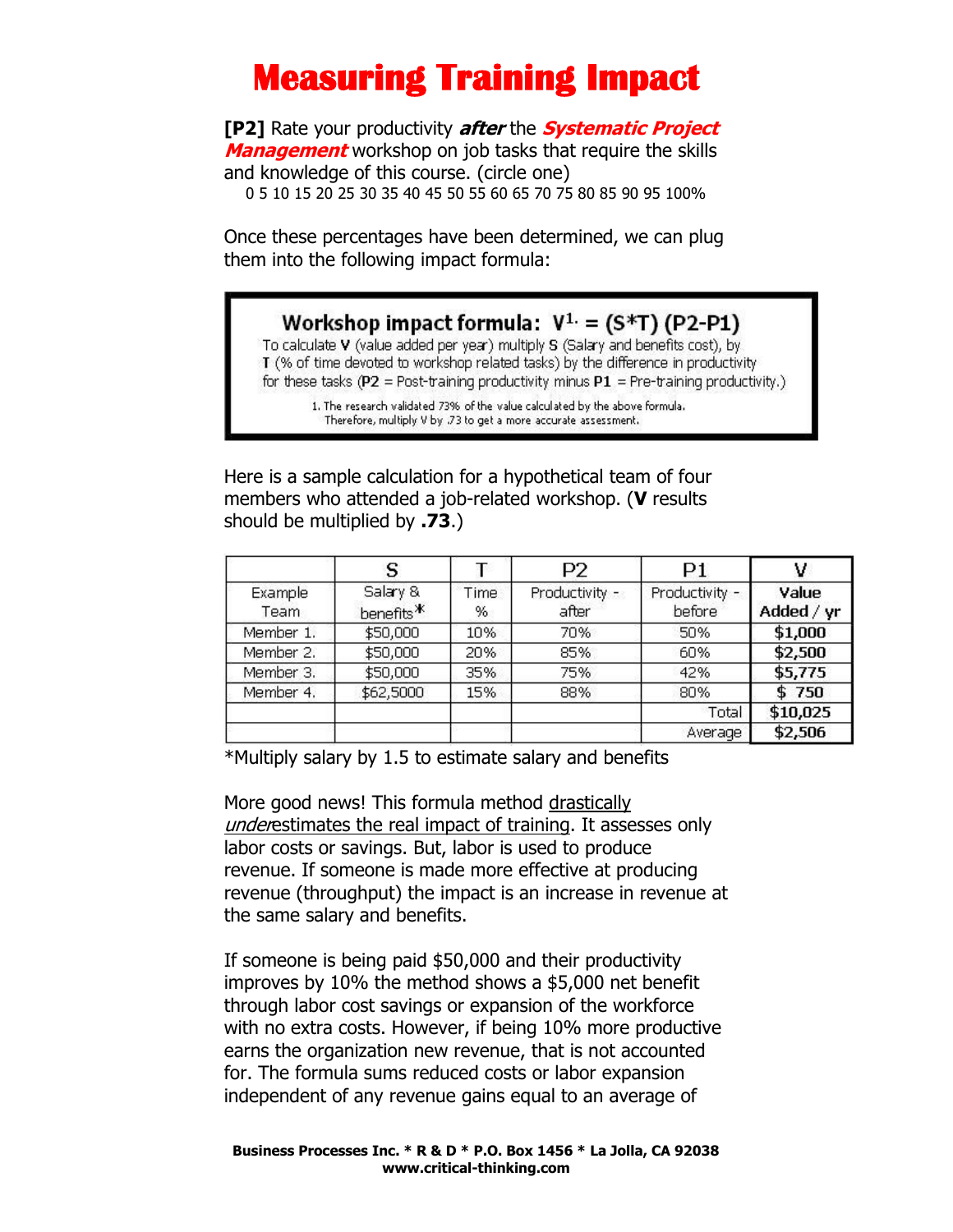\$2,500 per participant per year, year after year, by just attending the training once.

Example A: Suppose your job involved solving sales problems and then teaching 100 salespeople to sell more effectively. Making you more effective in solving sales problems would allow you to improve sales leveraged 100 fold. Solving just one sales problem could dwarf your entire salary and benefits package year after year!

Example B: (Based on a real project but using hypothetical figures): A five-person team responsible for installing a new radiology unit at a hospital attended a **BPI** Critical Thinking workshop after the project was launched. At first, they estimated the project would be 45 days late. After using the **BPI** Planning process, they completed the project on time! The organization realized a \$450,000 gain in revenues from using the unit 45 days sooner. This would be in addition to the recapture of the team's labor during those 45 days. BENEFIT: The workers devoted 50% of their time to the project. So, the organization gained an estimated 50% of their time (45 days) to be devoted to other work plus \$450,000 in lost revenue or an estimated \$150,000 in net profit on that revenue.

Conclusion: This impact formula has been validated for labor cost effects and is an easy way to demonstrate Level K3 and K4 results. But, extending this formula to include revenue/profit effects would demonstrate results one or two orders of magnitude higher.

### **BPI** Workshops:

You can document savings with **BPI** workshops! One method we've used to document training impact is to have participants bring issues to class with known values to the organization. Resolving these issues in class demonstrates cost avoidance and revenue gains. Our workshops have consistently demonstrated multiple returns on the training investment within the workshop itself. The benefit of resolving just one major issue can easily repay all training costs including the salaries and benefits covering the time away from work of everyone attending the workshop several times over.